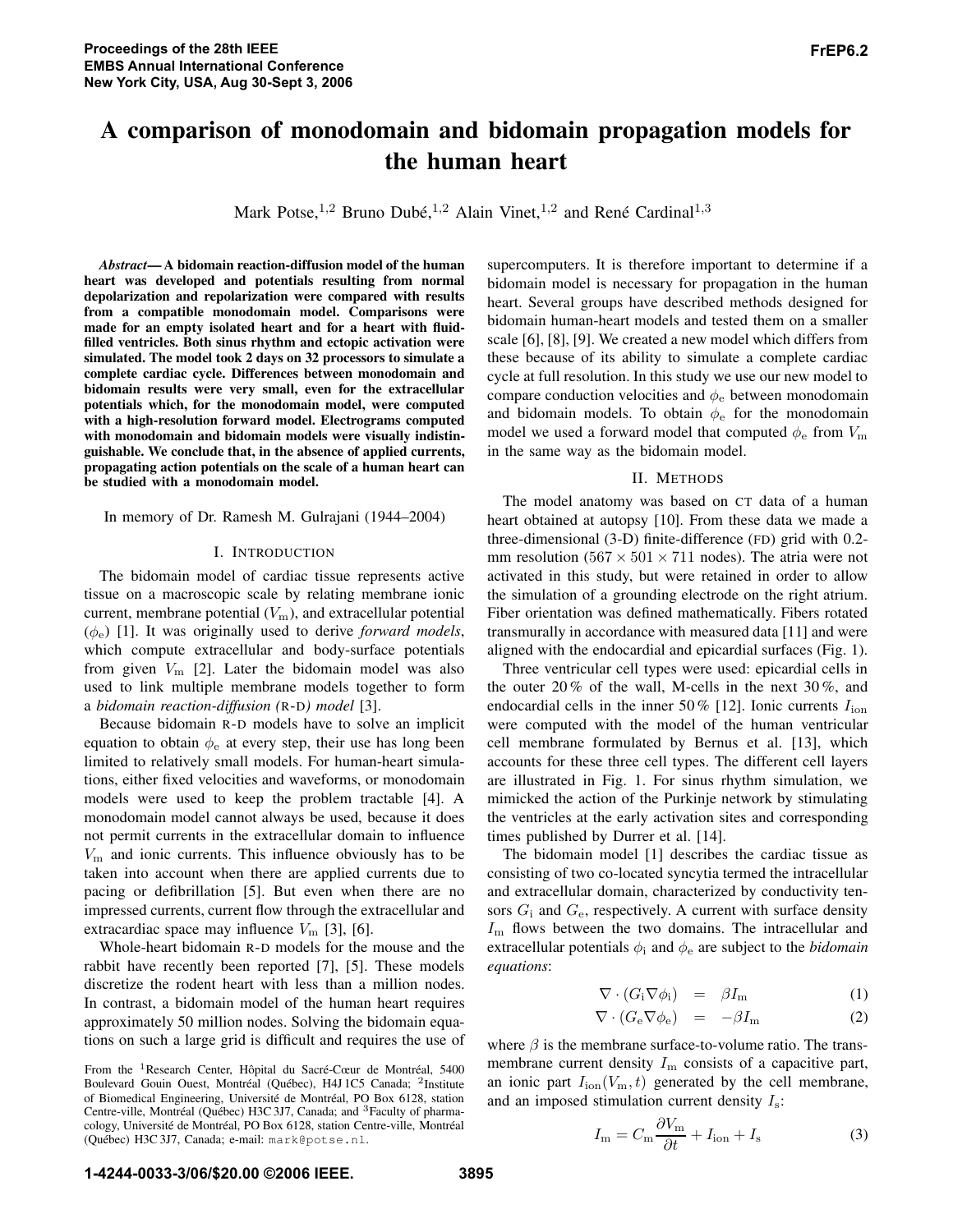

Fig. 1. Top right: heart model showing the tissue embedded in a thin layer of fluid (pink). Tissue types are identified with colors: gray for endocardial, blue for M-cells, green for epicardial, and cyan for connective tissue. Black spots indicate early activation sites, which play the role of Purkinje-muscle junctions in our model. The heart is shown approximately in a posterior view with the left ventricular cavity on the left. Between the atria, the aortic annulus is visible. Coronary arteries are shown for orientation (veins were omitted); most prominent is the right circumflex artery which bends down in the *crux cordis*. Bottom left: detail of the left ventricular wall showing, at 1-mm resolution, the planes in which the fibers lie; the transmural rotation is not shown.

TABLE I CONDUCTIVITY VALUES  $(SM^{-1})$ 

| material                                         | $\sigma_{\rm eT}$    | $\sigma_{\rm eL}$    | $\sigma_{\rm iT}$ | $\sigma$ it. |
|--------------------------------------------------|----------------------|----------------------|-------------------|--------------|
| ventricular muscle<br>connective tissue<br>fluid | 0.12<br>0.20<br>0.60 | 0.30<br>0.20<br>0.60 | 0.03              | 0.30         |

where  $C<sub>m</sub>$  is the membrane capacitance per unit area. We used  $\beta = 1000 \text{ cm}^{-1}$  and  $C_m = 1 \mu \text{F/cm}^2$ . Using an operator splitting approach [15] and forward-Euler integration for  $V_{\text{m}}$ we write the equations in terms of  $\phi_e$  and  $V_m$  as

$$
V_{\rm m}^{t+\delta t} = V_{\rm m}^t + \frac{\delta t}{\beta C_{\rm m}} \Big\{ A \cdot (V_{\rm m}^t + \phi_{\rm e}^t) - \beta (I_{\rm ion}^t + I_{\rm s}^t) \Big\} \tag{4}
$$

and

$$
B \cdot \phi_{\rm e}^{t + \delta t} = A \cdot V_{\rm m}^{t + \delta t} \tag{5}
$$

where  $A$  and  $B$  are  $N \times N$  matrices discretizing the operators  $\nabla \cdot (G_e + G_i) \nabla$  and  $\nabla \cdot G_i \nabla$ , respectively; N is the number of nodes.  $G_e$  and  $G_i$  are inhomogeneous tensor fields. Conductivity values were based on a review of experimental studies by Roth [16]. An overview of all conductivity values in myocardium, fluid, and connective tissue is given in Tab. I. We indicate the conductivities by  $\sigma_{\text{eT}}$ ,  $\sigma_{\text{eL}}$ ,  $\sigma_{\text{iT}}$ , and  $\sigma_{\text{iL}}$ with subscript 'e' for extracellular, 'i' for intracellular, 'T' for transverse, and 'L' for longitudinal.

We computed  $A$  and  $B$  using an expression proposed by Saleheen and Ng, which accounts for the inhomogeneously anisotropic conductivity and allows discontinuities in the conductivity tensor fields [17]. In their approach, boundaries of the heart are just discontinuities, where  $G_i = 0$  in fluid and connective tissue and  $G_i = G_e = 0$  in air. The conditions

$$
\hat{n} \cdot G_{\rm i} \nabla \phi_{\rm i} = 0 \quad \text{on } \partial_{\rm tissue} \tag{6}
$$

$$
\hat{n} \cdot G_{\rm e} \nabla \phi_{\rm e} = 0 \quad \text{on } \partial_{\rm air} \tag{7}
$$

are satisfied without explicitly enforcing them. In Saleheen and Ng's method [17], the conductivity is constant on "elements" and changes only in a thin transition layer between the elements. An element is a rectangular volume cornered by 8 nodes. Because the conductivity is defined on elements rather than nodes, the boundary is infinitesimally close to the nodes. Nodes on the tissue boundary therefore represent only a part of the tissue volume represented by interior nodes. This was accounted for by assigning them a proportional fraction of the standard value for  $\beta$ .

Equation (5) was solved using a custom-implemented biconjugate gradient stabilized (BICGSTAB) solver [18].  $\phi_{\rm e}^t$ was used as initial guess for  $\phi_e^{t+1}$ . A prediction algorithm based on  $V_{\text{m}}^{t+\delta t} - V_{\text{m}}^{t}$  was used to improve this initial guess. We used an incomplete-LU (ILU) preconditioner, parallelized using domain decomposition [18].

 $V_{\rm m}$  was computed with a time step of  $\delta t = 10 \,\mu$ s. The stepsize was doubled when all cells finished depolarization. As proposed by Vigmond et al., the computation of  $\phi_e$  was performed less frequently [15]. We generally updated  $\phi_e$ once in every  $5\delta t$ .

Monodomain simulations were performed by replacing (4) with

$$
V_{\rm m}^{t+\delta t} = V_{\rm m}^t + \frac{\delta t}{\beta C_{\rm m}} \Big\{ \nabla \cdot \left( G' \nabla V_{\rm m}^t \right) - \beta (I_{\rm ion}^t + I_{\rm s}^t) \Big\} \tag{8}
$$

where  $G'$  is the "bulk conductivity tensor" [4] whose elements are:

$$
G'_{\mu\nu} = \frac{G_{i\mu\nu} G_{e\mu\nu}}{G_{i\mu\nu} + G_{e\mu\nu}} \tag{9}
$$

In both monodomain and bidomain simulations,  $\phi_e$  was computed from (5), i.e., based on the bidomain conductivity tensors  $G_i$  and  $G_e$ . For the monodomain model, this corresponds to solving a separate forward problem, and is only done once per millisecond of simulated time.

Simulations were performed on 32 processors of an SGI Altix 3700 computer. The program was written in C and parallelized with OpenMP.

#### III. RESULTS

The heart model at 0.2-mm resolution had 26 million nodes representing active tissue, for which  $V_{\rm m}$  and  $\phi_{\rm e}$  were computed, and 10 million nodes representing connective tissue and atrial muscle, for which only  $\phi_e$  was computed. Simulations with the resulting 36-million-node "dry heart" model produced  $\phi_e > 40$  mV in late-activated areas, which we considered beyond the physiological range [19]. Therefore we performed all following simulations with a 1-mm layer of fluid appended to the endocardial and epicardial surfaces, a situation approximating a Langendorff setup. This measure added 9 million nodes for which  $\phi_e$  was computed. Filling the cavities with blood resulted in another 10 million such nodes. Thus, we computed  $V<sub>m</sub>$  at 26 million nodes and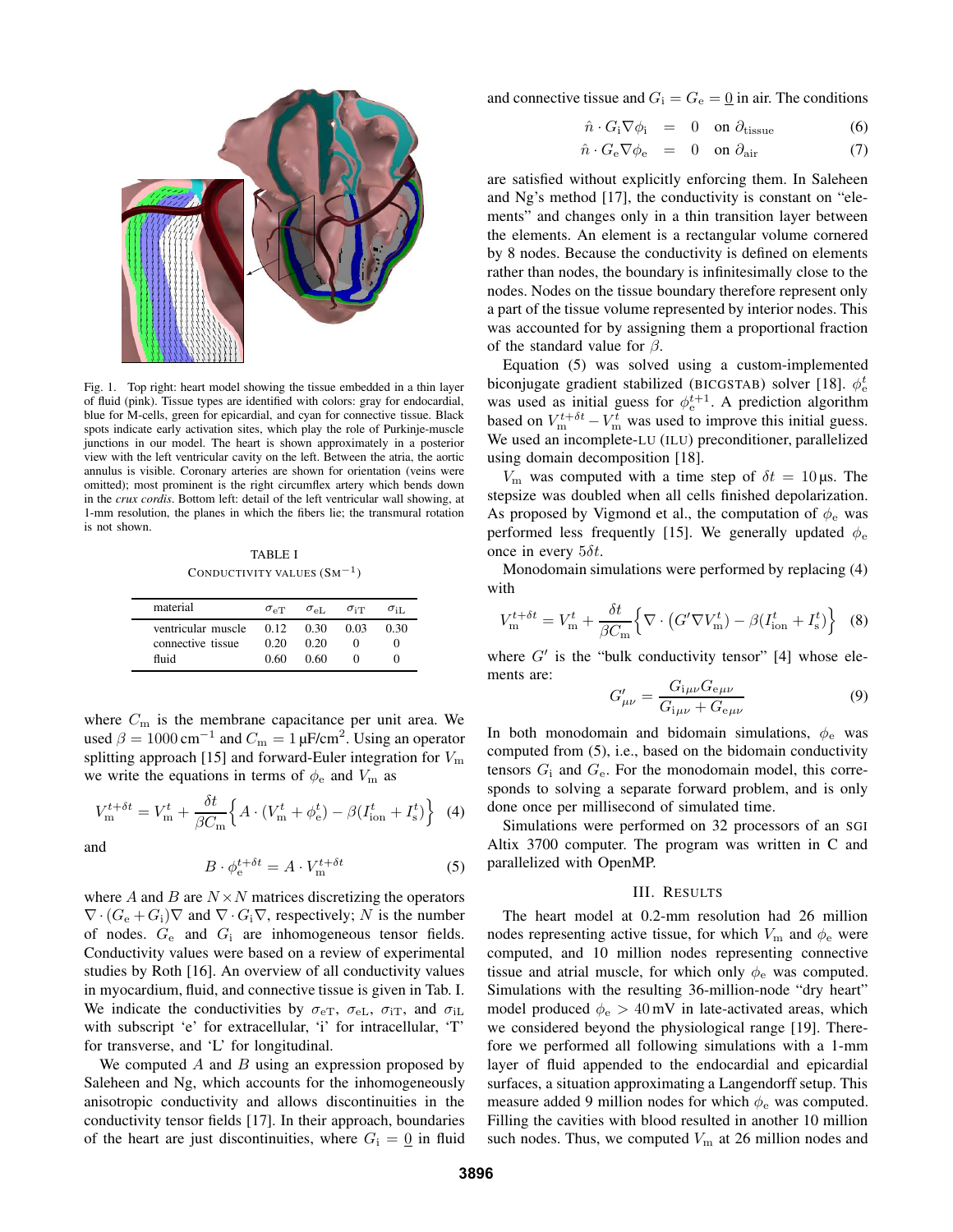

Fig. 2.  $\phi_e$  on the left ventricular epicardial surface 28 ms after subepicardial pacing. Only the ventricular muscle is shown, with the left anterior descending and left circumflex arteries for orientation. Short white line segments indicate epicardial fiber orientation. A nearly elliptic dark-blue area indicates the negative  $\phi_e$  that are due to depolarized tissue; deviations from an elliptic shape are caused by the counterclockwise transmural fiber orientation. Lowlevel negative  $\phi_e$  also witness this rotation. Positive  $\phi_e$  (yellow to red) occur where depolarization travels along the fibers. The curved positive area, which can be well distinguished on the top left side, is again due to the fact that this longitudinal direction is rotated counterclockwise in deeper layers.

 $\phi_e$  at either 45 million or 55 million nodes. These models used 22 GB and 26 GB of memory, respectively. Simulation of one heart beat (600 ms) in sinus rhythm took 39 hours with empty ventricles and 51 hours with the blood-filled version on 32 processors.

A verification of the model was performed by simulating epicardial potential maps obtained after epicardial and intramural pacing and comparing them to measured data [20]. Development of the potential pattern reflected the transmural rotation of fibers, showing an expansion and counterclockwise rotation of the positive areas for (sub)epicardial pacing, expansion and clockwise rotation for subendocardial pacing, and a more symmetric expansion for mid-wall pacing. The case of sub-epicardial pacing is illustrated in Fig. 2.

To compare monodomain and bidomain models, both sinus rhythm and epicardial pacing experiments were performed. For a sinus beat, total depolarization of the ventricles took 103.5 ms in the monodomain model, 98.4 ms in the dry heart, 97.1 ms in the heart with fluid layer, and 97.0 ms in the heart with filled cavities.

Simulated electrograms are shown in Fig. 3. They demonstrate low-amplitude complexes in the RV basal area, small R waves (initial positive waves) and large S (negative) waves in the middle part of the RV free wall, and large R waves on the left ventricular wall. These features can be observed on the human heart [19]. The figure also shows that differences between monodomain and bidomain models

are small compared to differences between empty and filled ventricles.

Filling of the cavities reduced R-wave amplitude within 4 mm of the endocardial surface by a few millivolts, and increased R-wave amplitude in midmural and epicardial layers by up to  $10 \text{ mV}$  (Fig. 3). These effects too were accurately reproduced by  $\phi_e$  computed from monodomain  $V<sub>m</sub>$ . Potentials in the intracavitary fluid were always negative during depolarization, even very close to the endocardium.

## IV. DISCUSSION

We have investigated the impact of the monodomain assumption on simulated propagation in an isolated human heart, by comparing results with a bidomain model. Differences between the two models were extremely small, even if  $\phi_e$  was influenced considerably by fluid-filled cavities. There was a small difference in propagation velocity between the two models. All other properties of  $V_{\rm m}$  and  $\phi_{\rm e}$  were accurately reproduced by the monodomain model with a forward solver for  $\phi_e$ . We have repeated the experiments shown in this paper with simulated ischemia and with the Na conductivity reduced by  $90\%$ , and arrived at the same conclusions.

Since the monodomain approximation is not even approximately valid (Tab. I) it may be expected that monodomain simulation results differ importantly from bidomain results. However, monodomain simulations have provided realistic results. The epicardial potential patterns measured by Taccardi et al. have been reproduced by bidomain, monodomain, and eikonal models [21], [22], [23]. We have demonstrated that even if differences between monodomain and bidomain results can be found, they are small enough to be ignored for most applications, with the obvious exception of those involving applied currents. Another exception must be made with respect to the influence of adjacent fluid on  $V<sub>m</sub>$  within a few hundred μm from the surface [3]. These effects seem to be ignorable on the scale of a human heart, but they may be significant in smaller hearts, and are critically important for the understanding of superfused preparations [24].

### V. ACKNOWLEDGMENT

Computations were performed using an Altix 3700 computer of the Réseau québécois de calcul de haute performance (RQCHP). This work was supported by a grant from the Natural Sciences and Engineering Research Council of Canada, attributed to the late Dr R. M. Gulrajani. M. Potse was further supported by FRSQ, Québec, Canada, and The Netherlands Organization for Scientific Research (NWO).

#### **REFERENCES**

- [1] C. S. Henriquez, "Simulating the electrical behavior of cardiac tissue using the bidomain model," *CRC Crit. Rev. Biomed. Eng.*, vol. 21, pp. 1–77, 1993.
- [2] R. M. Gulrajani and G. E. Mailloux, "A simulation study of the effects of torso inhomogeneities on electrocardiographic potentials, using realistic heart and torso models," *Circ. Res.*, vol. 52, pp. 45–56, 1983.
- [3] B. J. Roth, "Action potential propagation in a thick strand of cardiac muscle," *Circ. Res.*, vol. 68, pp. 162–173, 1991.